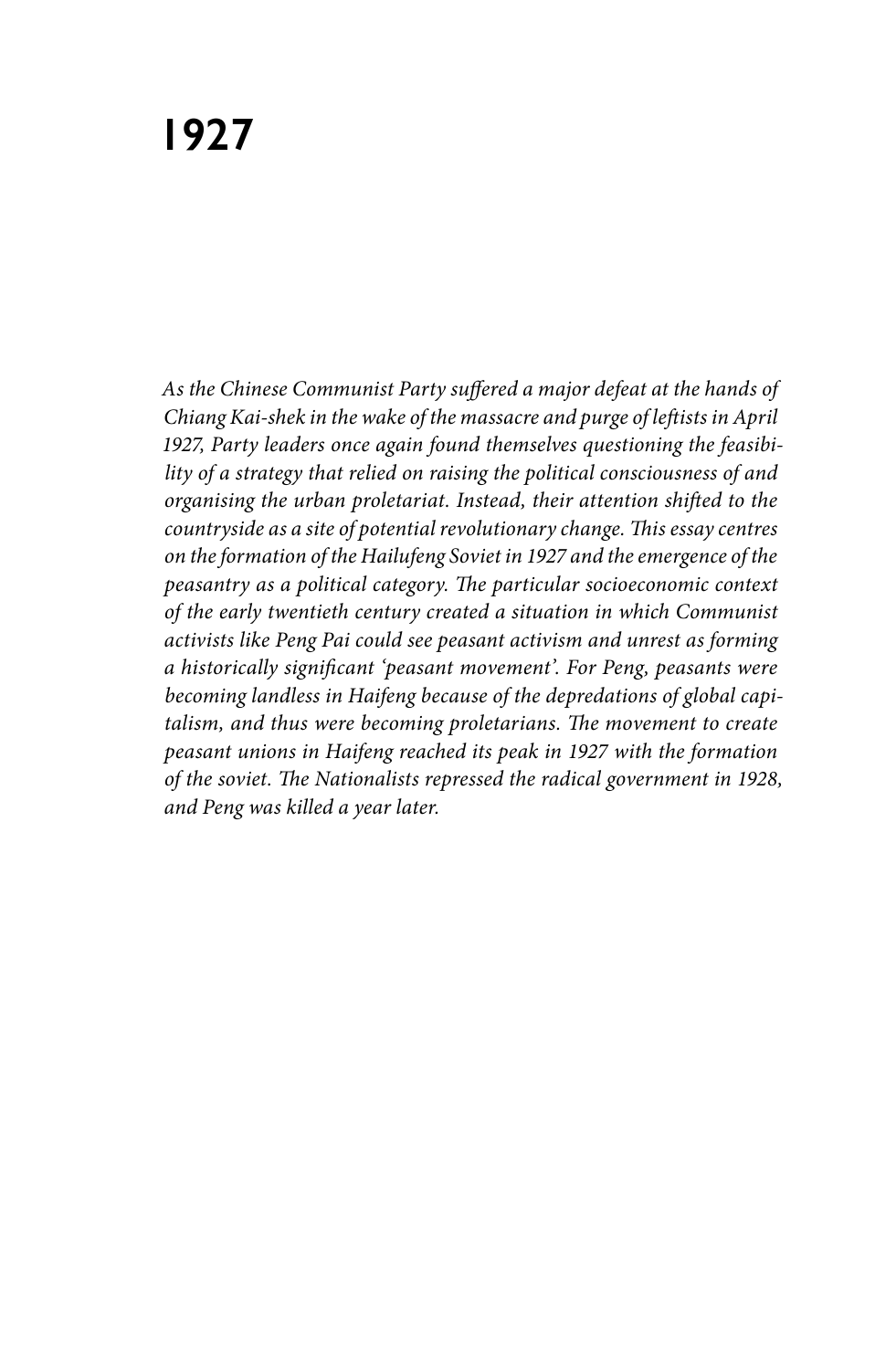## **Organising Rural Society: Disintegrating Rural Governance, Peasant Associations, and the Hailufeng Soviet**

Alexander F. DAY

t is not easy to date the beginning of the Hailufeng Soviet (海陆丰<br>
苏维埃). Localised uprisings, the formation of peasant associations,<br>
landlord killings, and shifting territorial control were ongoing in the<br>
vears leading u t is not easy to date the beginning of the Hailufeng Soviet (海陆丰 苏维埃). Localised uprisings, the formation of peasant associations, years leading up to 1927. Although Communist control over rural areas was far from complete, it was increasingly hard for anti-Communist forces to enter areas of the countryside in the two counties of Haifeng and Lufeng in Guangdong Province.1 On 1 May 1927, Communist-led peasant forces briefly took over the Haifeng County seat, only to lose it and return to the countryside nine days later. That autumn, Communist and peasant activists pushed for rent resistance under the slogan 'Land to the Tillers' (耕者有其田). In September, in a town in the northern part of the county, a small mutiny resulted in a Communist takeover, which the Central Committee of the Chinese Communist Party (CCP) designated as a 'soviet' (苏维埃). Despite soon losing control of the town, they successfully formed soviets in the countryside in fourteen districts across the two counties. Peasant militias and local Communists entered Haifeng again, forming the Provisional Revolutionary Government, on 1 November—a date often associated with the founding of the Hailufeng Soviet, although the formal name came a few weeks later.<sup>2</sup>

This chaotic period in the spring of 1927 began when the Nationalists split from and suppressed the CCP (see S.A. Smith's 1927 essay in the present volume). Following the advice of the Communist International (Comintern), the Communists shifted to an insurrectionary strategy. The 'Nanchang Uprising' in August and the 'Autumn Harvest Uprising' in September were rapidly crushed by ascendant Nationalists, scattering CCP forces in different directions. Mao Zedong famously established a base in the Jinggang Mountains on the border of Jiangxi and Hunan provinces, while other Communist forces from the Nanchang Uprising ended up briefly in eastern Guangdong before dispersing under attack by a much larger Nationalist army. Among the Communist forces was Peng Pai, a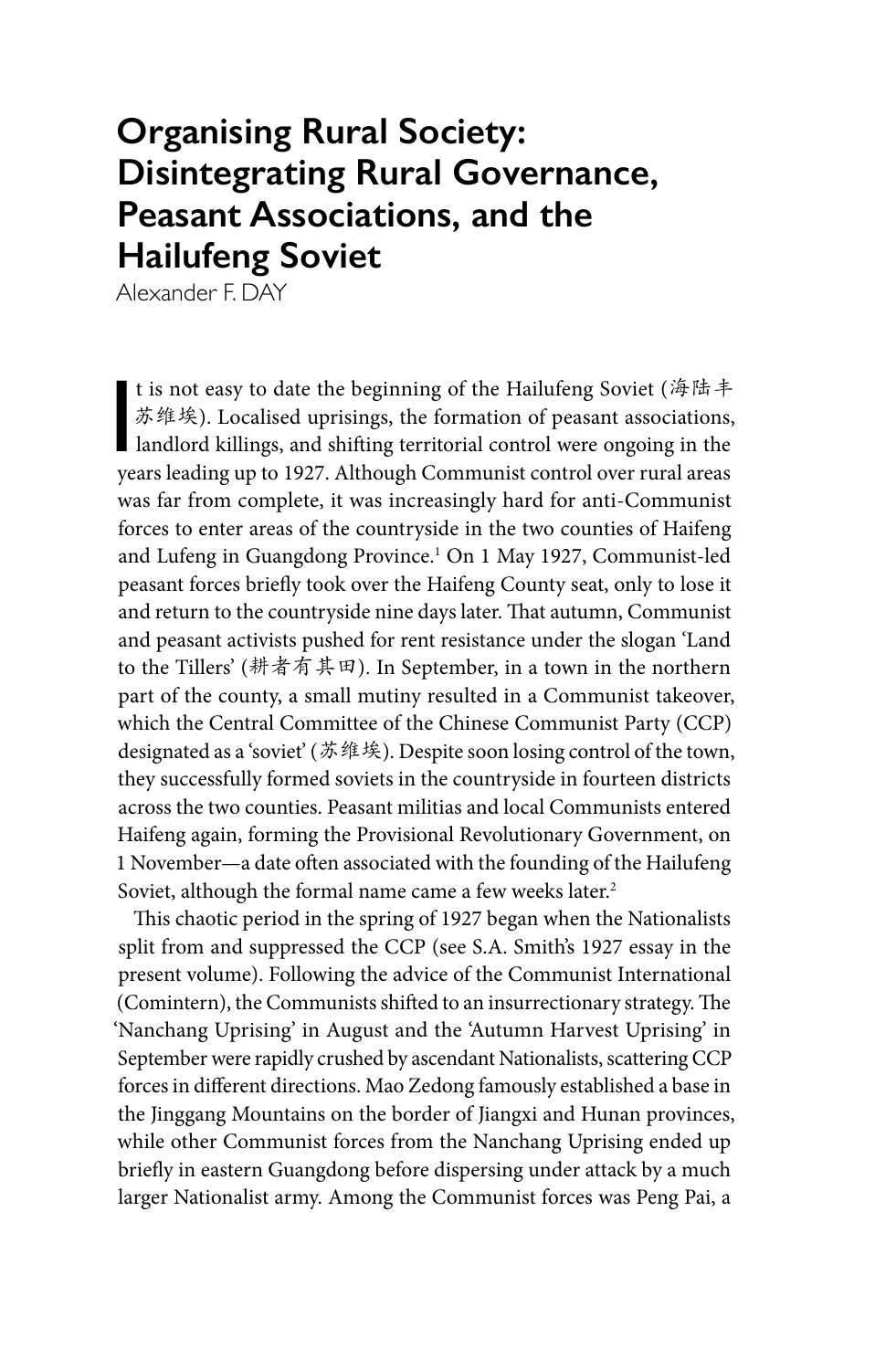local activist and the son of a landlord from Haifeng. Peng fled to Hong Kong, returning to the newly formed soviet in Haifeng in the middle of November. If the CCP was to survive under these changing political and military conditions, a new social form of political organisation and of relating to the local population was clearly necessary. As a consequence, as it was pushed out of the cities, the Party refocused on the peasants. The Hailufeng Soviet was the first soviet formed in the Chinese Revolution, providing a model for the spread of insurrectionary action and for the transformation of peasant activism into revolutionary power. Soon led by Peng Pai, the soviet would become 'the most radical attack on the rural order until that time'.3

The 'Peasant' as a Political Category

The formation of the Hailufeng Soviet was not the beginning of the peasant movement nor even of militant action in the area, as the zone was already considered a model for rural revolution before the soviet was established. The soviet was, in fact, the result of a long series of events and shifting conditions in which Communist politics and forces joined together with peasant activism, with the 'peasant' (农民) becoming a political category in the process. This political category emerged in the context of China's entry into global capitalism, rapid agrarian change, and sharpening political tensions, at a time when rural networks of labour disintegrated or were restructured. The particular socioeconomic conditions of the late-Qing and early Republican periods created a situation in which people like Peng Pai, who had been actively organising peasants in the area since the early 1920s, could see and frame the activity of peasants as a historically significant 'peasant movement' (农民运动). At the same time, peasants in Haifeng came to view the new peasant political organisation as a powerful intervention in the degraded rural power structure that had emerged since the late Qing.

According to historian Robert Marks, peasants were particularly receptive to Peng's radical talk about injustice and oppression because of recent dislocations triggered by China's incorporation into global capitalism and the tensions this caused among the peasantry. 'It took Peng Pai,' Marks states, 'to articulate issues in such a way as to create a new type of social organisation among peasants, clearing the way for collective action along class lines.'4 Yet Marks argues that we should not use the term 'peasant movement' to describe this struggle even though Peng used the term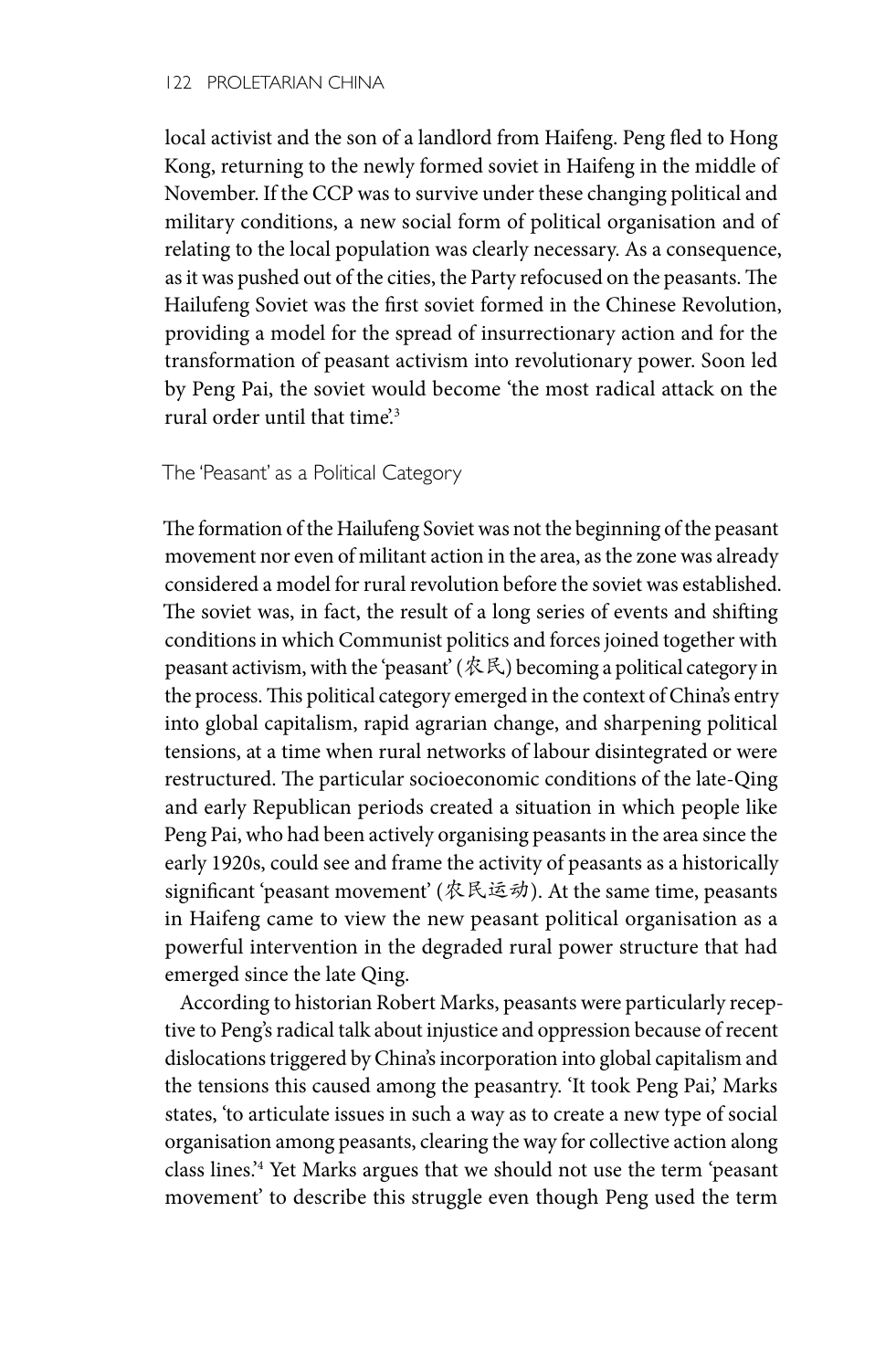1927 / 123

himself. In Marks's view, peasants had been shaping Haifeng's rural society since the late Ming, and this history is erased by seeing Peng as the creator of a recent 'peasant movement'. In his words: 'Peasants had their own history, forms of organization, goals, and experiences in collective action long before what has been called the "peasant movement" began.'5

My purpose in this essay is different. That Peng could see the activity of peasants as a 'peasant movement' was a significant moment in the Chinese historical-political imagination of the peasantry and for the development of the revolution<sup>6</sup>—one shaped both by the political and economic contexts of the time and by the transnational circulation of radical ideas of historical and social change. None of this, of course, should be taken to mean that Peng simply created the peasant actions by naming them a 'movement' or that peasants were not active agents in historical transformation. Rather, this essay stresses that the revolutionary event of the Hailufeng Soviet was the result of the interaction of radical practices both local and external to the Haifeng area, which took place in the economic context produced by China's colonial encounter with capitalism as well as the disintegration of rural governance from the late Qing.

Global Capitalism, Control over the Labour Process, and the Transformation of Rural Governance

The complexity of the economic effects resulting from the incorporation of Chinese peasant labour within global capitalist markets in the late-Qing and early Republican periods is well described by Marks, who argues that, in the late nineteenth century, there was a period of benefit for the peasants of Haifeng County, as they accessed wider markets for their goods.7 Rural handicraft industries in the area—specifically, sugar refining and cotton spinning and weaving—initially expanded with growing markets. Yet, as the market grew, foreign and domestic merchants increasingly took control over the labour process, bringing about the industrialisation of handicrafts and the emergence of putting-out systems and wage labour. In other words, rural households were losing control of their own labour and becoming more dependent on global capitalist markets. Those markets were transformed over time to the detriment of the Chinese peasantry in the area. In particular, late-Qing peasants who were engaged in raw sugar production for foreign-owned processing factories were especially damaged when, in 1907, the sugar market collapsed because of financial dealings in New York as well as new competition from the Japanese in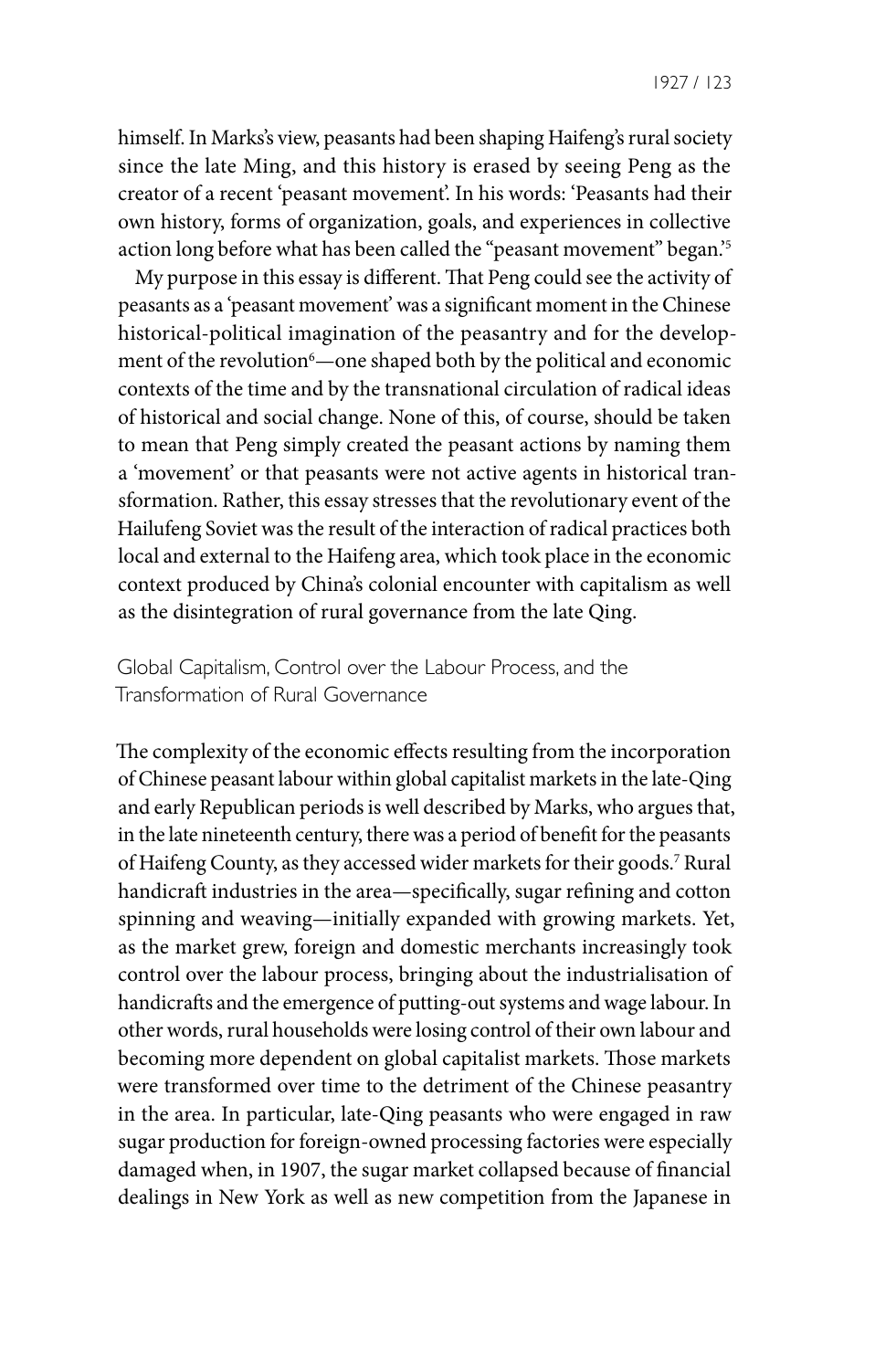Taiwan, the Dutch in Java, and the United States in Cuba and the Philippines. The fact that much of this sugar production was enabled by loans to poor peasants magnified the effects of the market crash, bringing about a concentration of land in the hands of landlords—as noted by Peng—and the predominance of less secure forms of tenancy.<sup>8</sup> In addition, women's sideline work in spinning and weaving was also impaired by the introduction of machine-made yarns at the end of the nineteenth century, dividing labour processes originally integrated within the household, and increasing the dependency of households on expanding markets. By the end of World War I, weaving, too, was concentrated among and done by wage labour. Thus, the restructuring and industrialisation of spinning and weaving resulted in the end of this important handicraft industry among the peasantry of Haifeng.9 Add to these changes the high inflation of the cost of daily necessities, and increasing rural tensions come into greater focus as rural social relationships and the economy were permanently altered. As Marks concludes: 'Imperialism created the conditions under which collective action along the vertical lines of lineage and Flag would be replaced by collective action along the horizontal lines of social class.'<sup>10</sup>

Other scholars detail a similar trajectory in different regions of China. Kathy Walker describes the transformation of the spinning and weaving industry in the northern Yangzi Delta as a 'semicolonial process' that benefited urban capital at the expense of most peasants.<sup>11</sup> Kamal Sheel argues that the incorporation of rural Jiangxi into global capitalism brought about an increasing vulnerability of the peasantry to 'obscure market forces', an 'agrarian crisis', and the collapse of the moral economy of the peasantry, leading to rural revolution.12 Like Walker, Sheel views this colonial process as leading to the loss of security in landholding and other rights that peasants had gained from the late Ming on. Sheel finds a trajectory for the spinning and weaving industries in the Xinjiang region of Jiangxi similar to that which Marks finds in Haifeng: local weavers first shifted to machine-made yarn, but then were put out of business by cheaper cloth from the textile industry, bringing about the 'total collapse' of home weaving and 'a massive loss of jobs in rural households'.13

Less clearly delineated in the abovementioned texts was the concomitant degradation of rural governance. While late-Qing attempts at modernising rural governance as part of the post-Boxer New Policies had varied effects, in many areas, they led to a breakdown of traditional rural governance as the state put more pressure on peasants to fund modernising projects.<sup>14</sup> This often led to the emergence of 'predatory state brokers', who used their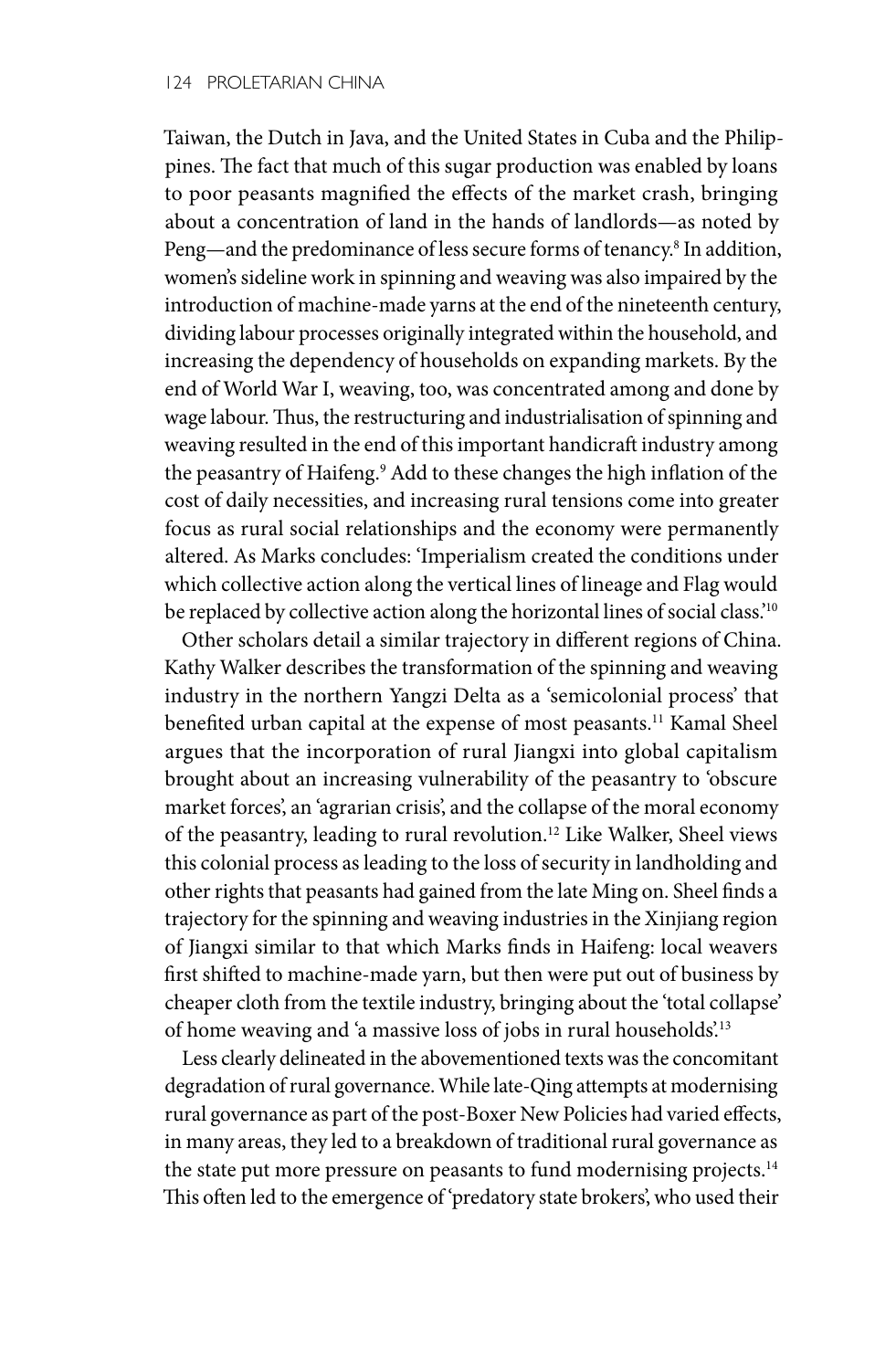official or semi-official positions to exploit rural residents for personal gain.15 As Roxann Prazniak argues, the New Policy reforms ended up augmenting the power of the rural elite, compounding the already tense situation in the countryside, and helping to lead to a series of peasant revolts in the last few years of the Qing.16 Looking at Haifeng, Yuan Gao sees a similar process, arguing that the 'semiformal governance' that grew in rural China from the late Qing and extracted greater resources from the rural population brought about escalating local violence and the rise of revolutionary politics.17

## Bringing Revolutionary Practices to the Countryside

In the last decade of the Qing, philologist and revolutionary activist Liu Shipei interpreted these local revolts against rural modernisation and China's colonial incorporation into global capitalism as the emergence of a revolutionary peasantry capable of transforming China.18 During a period of study in Japan from 1917 to 1921, Peng Pai joined a populist socialist group, the Builders' League, and took these insights further as he involved himself in the Japanese peasant movement.<sup>19</sup> The Builders believed the peasantry were the bearers of a natural human cooperative spirit that needed to be mobilised against an invasive capitalist and competitive culture—a position similar to Liu Shipei's radical agrarian humanism.

Carrying the political practices and ideas of the Japanese peasant movement back to Haifeng in 1921, Peng soon threw himself into local politics and education reform.20 Increasingly believing in the revolutionary overthrow of private property, Peng argued that peasants in Haifeng were getting poorer as land was being concentrated in the hands of landlords.<sup>21</sup> The force of this revolution would be the proletariat—a group that, for Peng, included anyone who did not own property, including most peasants who were not landlords. But that force for revolution—the people—had to be 'awakened' by radical intellectuals.<sup>22</sup> In 1922, a year after his return from Japan and increasing proximity to Marxism, Peng began organising peasant associations to push for rent reduction in Chishan township, Haifeng.

Though Peng was consciously attempting to organise a 'real movement' (实际运动), the idea for a peasant organisation came from peasants themselves.23 Though initially very small, the peasant association was able to block a local elite from intervening in a minor dispute over the death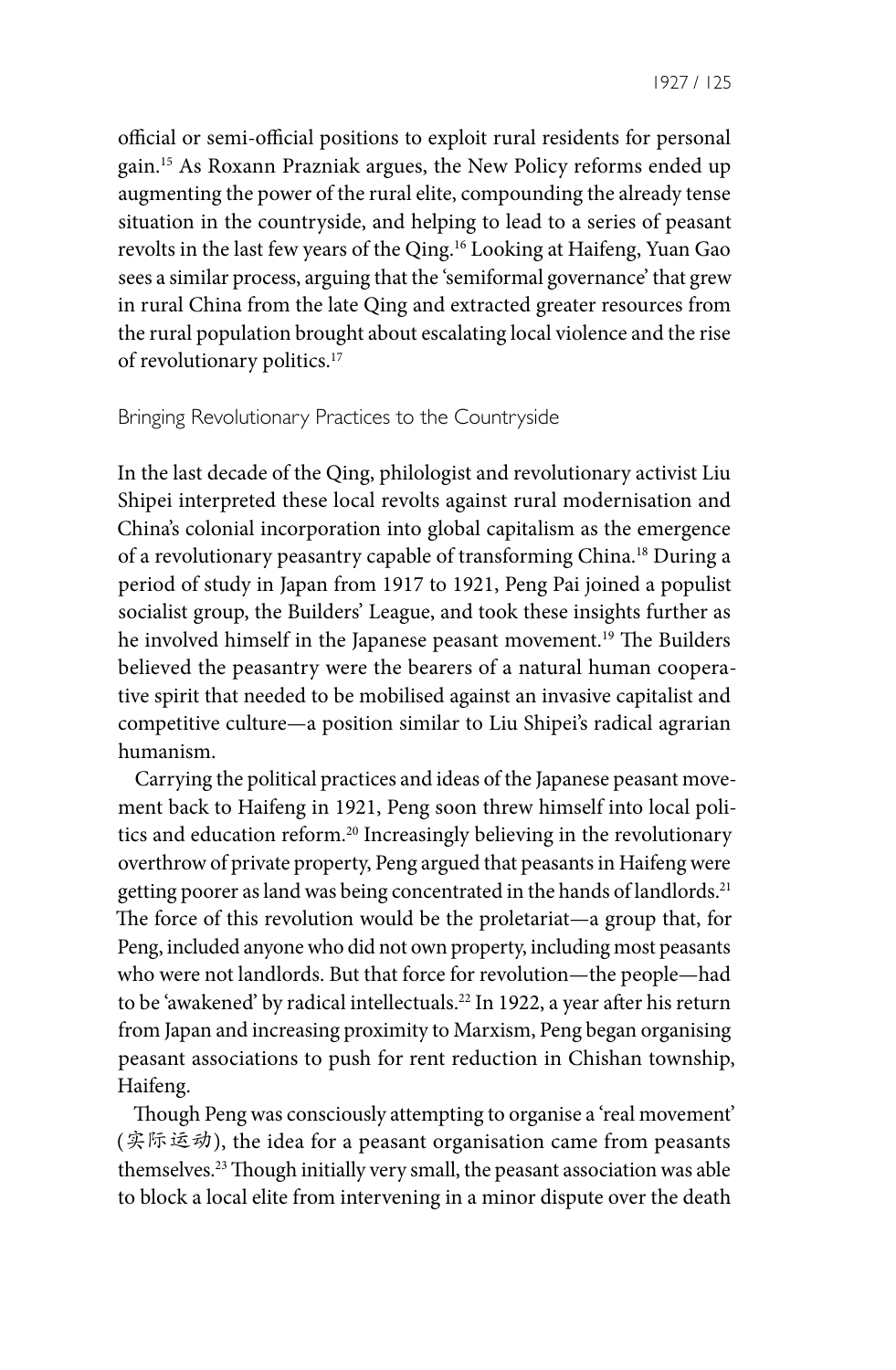of a child bride and settle it themselves, thus marginalising the authority of the predatory semiformal power structure. This newly emerging dispute-mediation mechanism, as Gao Yuan argues,

embodied both the continuity of the Chinese tradition of rural mediation that sought to settle disputes within the community rather than to resort to county courts, as well as modern notions and innovations introduced through revolutionary rural politics, namely that peasant organizations and a class standpoint were to play a pivotal role in rural life.<sup>24</sup>

These early successes in a practical struggle, together with rising local tensions, facilitated the expansion of the peasant association, and, by the end of 1922, Peng estimated that 20,000 households in the county had joined, forming the Haifeng General Peasant Association (海丰县总农 民协会) on New Year's Day, 1923. This successful organising effort led Peng to believe he had divided 'the county into two classes: the peasant and the landlord'.25

This initial organising effort ended in repression, but Peng returned to this work again in 1924, when the Nationalist–CCP alliance and the focus on the Northern Expedition helped create a climate more open to such work. Peng, who was now a CCP member, joined the Nationalists and began to work as secretary of the peasant department and principal of the Peasant Movement Training Institute (later taken over by Mao), graduating hundreds of peasant organisers. As the Nationalists moved towards expanding their control in southern and eastern China from 1925, Peng led peasant resistance in Haifeng and reorganised peasant associations there, gaining nearly 200,000 members by 1926.<sup>26</sup> With conflicts between peasant associations and the local elite growing in number and intensity, the associations formed 'peasant self-defence corps' (农民自卫军) and carried out rent-reduction campaigns.27 As elites fled, landownership by landlords decreased dramatically. The peasant associations had effectively taken over rural governance, sidelining the local predatory brokers and elite power structure that had sedimented since the late Qing.

As peasant demands radicalised, they outpaced the tamer proposals of the CCP.28 As the Nationalists moved further to the right, more clearly condemning class struggle, the CCP vacillated over whether it should represent peasant interests and take a more formal leadership role in peasant organisations. With the Nationalists controlling Guangdong in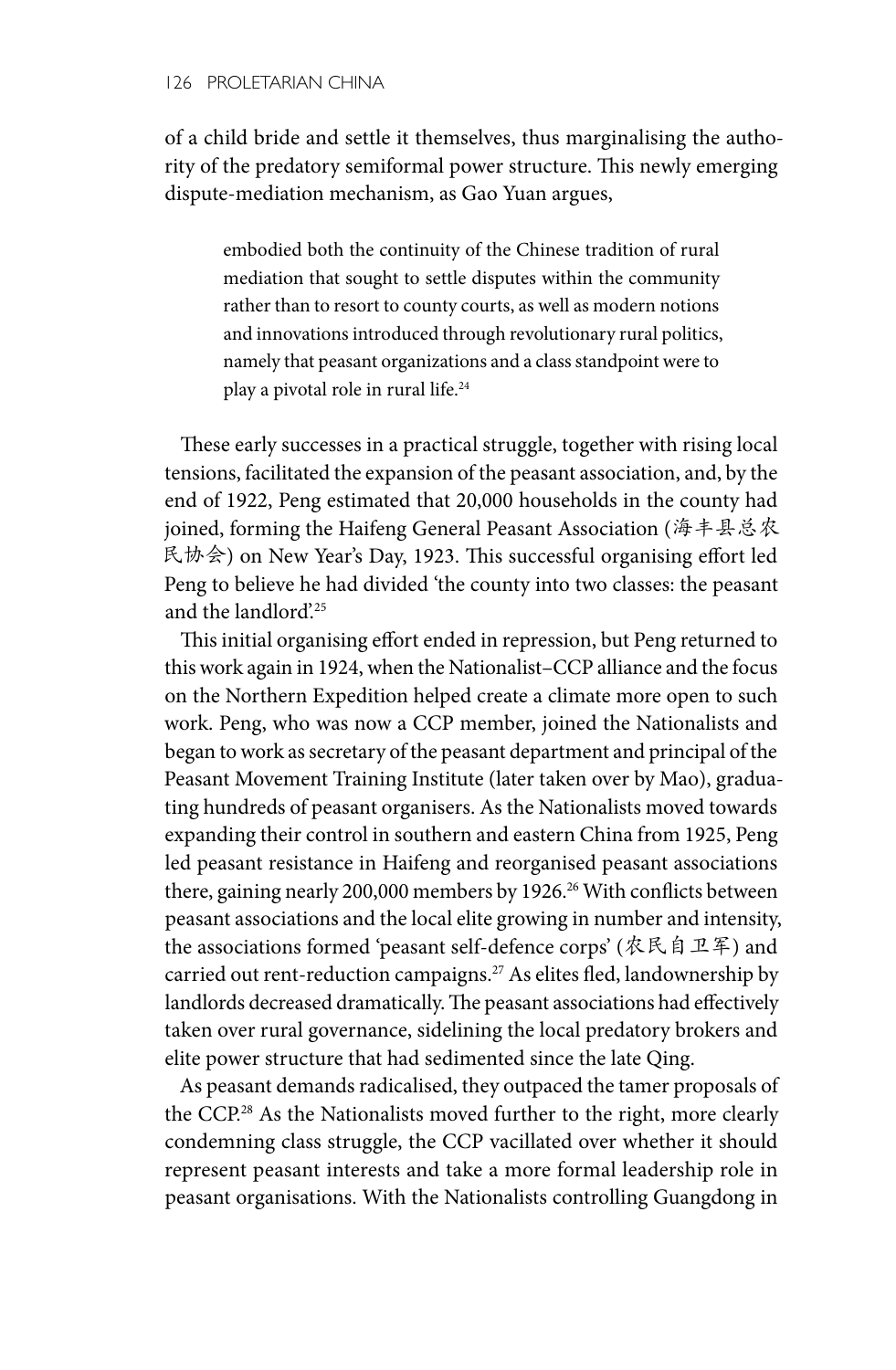1927 / 127

1926, the peasant movement there came under increased repression and was no longer seen as necessary to the national revolution. As a result of its increasing marginalisation, Peng lost his argument within the CCP for a heightened role for the Party in peasant work in Guangdong; conversely, the peasant movement in Hunan received support as it was on the Northern Expedition's planned route, and Mao was made the head of the Central Committee's new peasant department, penning his famous 1927 report on the peasant movement in Hunan soon after. Peng would publicly refute the CCP, coming to the conclusion, as Marks argues, 'that the large cities had become centres of reaction, while the countryside was the only place keeping the revolution alive.<sup>29</sup> In effect, Peng's connections with an organised peasant force collided with the Party's historical teleology, which suggested that the national and anti-feudal revolution was the current political task and that the land revolution should be put off to the future.30

## The Soviet and Its Defeat

While the Nationalists had made instrumental use of mass organisations, especially the peasant movement, during its Northern Expedition, once in Shanghai in April 1927, Chiang Kai-shek turned on the mass movements and, from then, relied primarily on military means for reunifying China. Out of the chaos into which CCP strategy was thrown, the peasant movement and the attempt to transform rural social relations reemerged. With peasant and Communist control of Haifeng from 1 November 1927, the newly formed Haifeng Provisional Revolutionary Government went about transforming the county by wiping out landlord power. Many landlords fled; others were caught and executed. Rents and debts were quickly abolished, elections were held for an assembly, and the Hailufeng Soviet was officially proclaimed at a massive meeting led by Peng Pai. At the time, the Party saw the soviet as a transitional political form through which the democratic revolution could be turned into a socialist one.<sup>31</sup>

Once formed, the revolutionary government, unofficially led by Peng, shifted to carrying out a land revolution—a task far more difficult than Party leaders initially assumed. Deciding how to define landlords, how to establish who should get land, and how to reallocate land was not easy, and, in the end, the county leadership only promulgated general guidelines, leaving most details up to individual village peasant associations. By the end of January 1928, the process was considered complete,